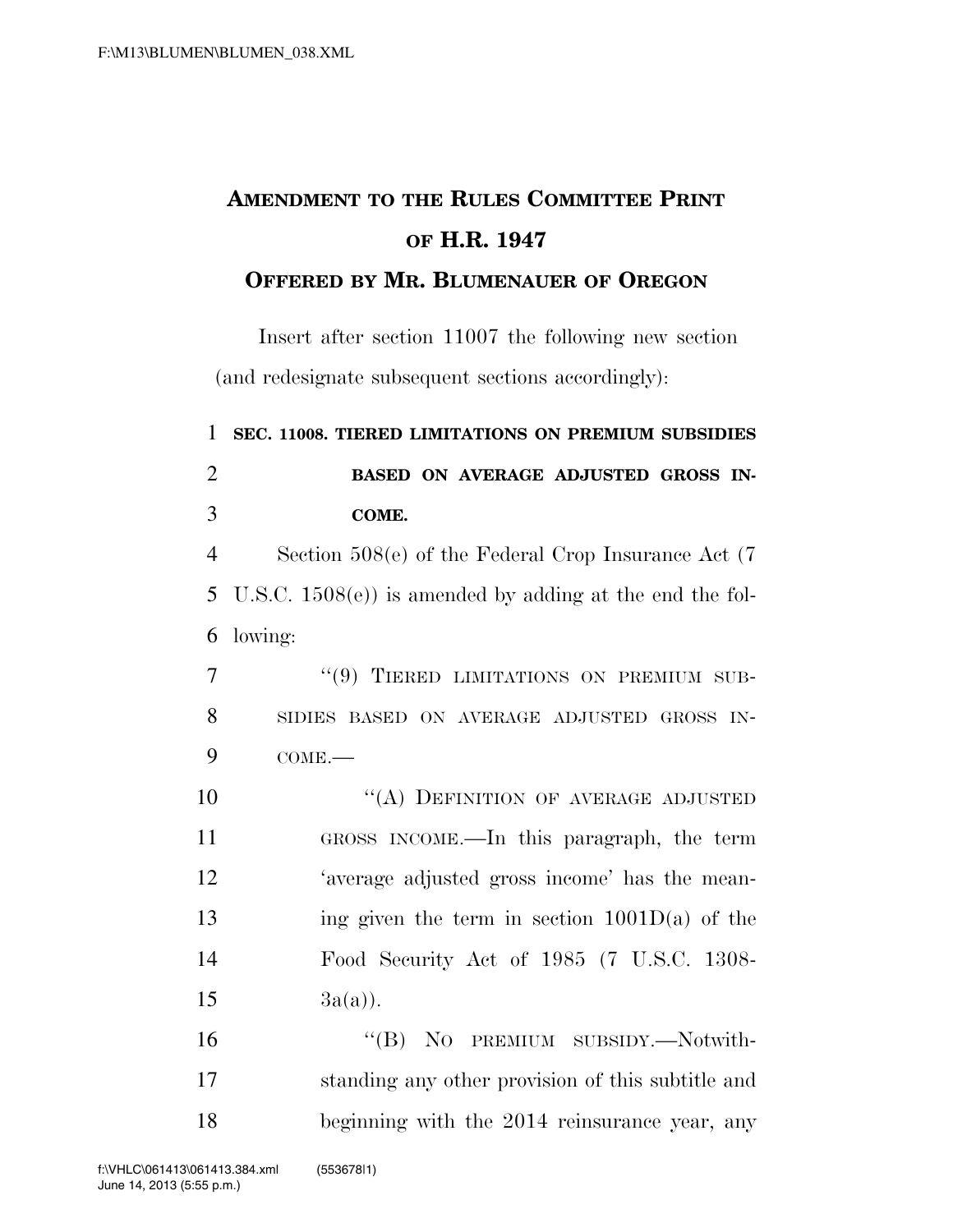| $\mathbf{1}$   | producer that is a person or legal entity that  |
|----------------|-------------------------------------------------|
| $\overline{2}$ | has an average adjusted gross income in excess  |
| 3              | of \$750,000 based on the most recent data      |
| $\overline{4}$ | available from the Farm Service Agency as of    |
| 5              | the beginning of the reinsurance year may not   |
| 6              | receive a premium subsidy with respect to addi- |
| 7              | tional coverage under subsection (c), section   |
| 8              | 508B, or section 508C issued on behalf of the   |
| 9              | producer for a reinsurance year.                |
| 10             | "(C) REDUCED PREMIUM SUBSIDY.—                  |
| 11             | "(i) 20 PERCENT REDUCTION.--Not-                |
| 12             | withstanding any other provision of this        |
| 13             | subtitle and beginning with the 2014 rein-      |
| 14             | surance year, in the case of any producer       |
| 15             | that is a person or legal entity that has an    |
| 16             | average adjusted gross income in excess of      |
| 17             | $$500,000$ , but not in excess of $$750,000$ ,  |
| 18             | based on the most recent data available         |
| 19             | from the Farm Service Agency as of the          |
| 20             | beginning of the reinsurance year, the total    |
| 21             | amount of premium subsidy provided with         |
| 22             | respect to additional coverage under sub-       |
| 23             | section (c), section 508B, or section $508C$    |
| 24             | issued on behalf of the producer for a rein-    |
| 25             | surance year shall be 20 percentage points      |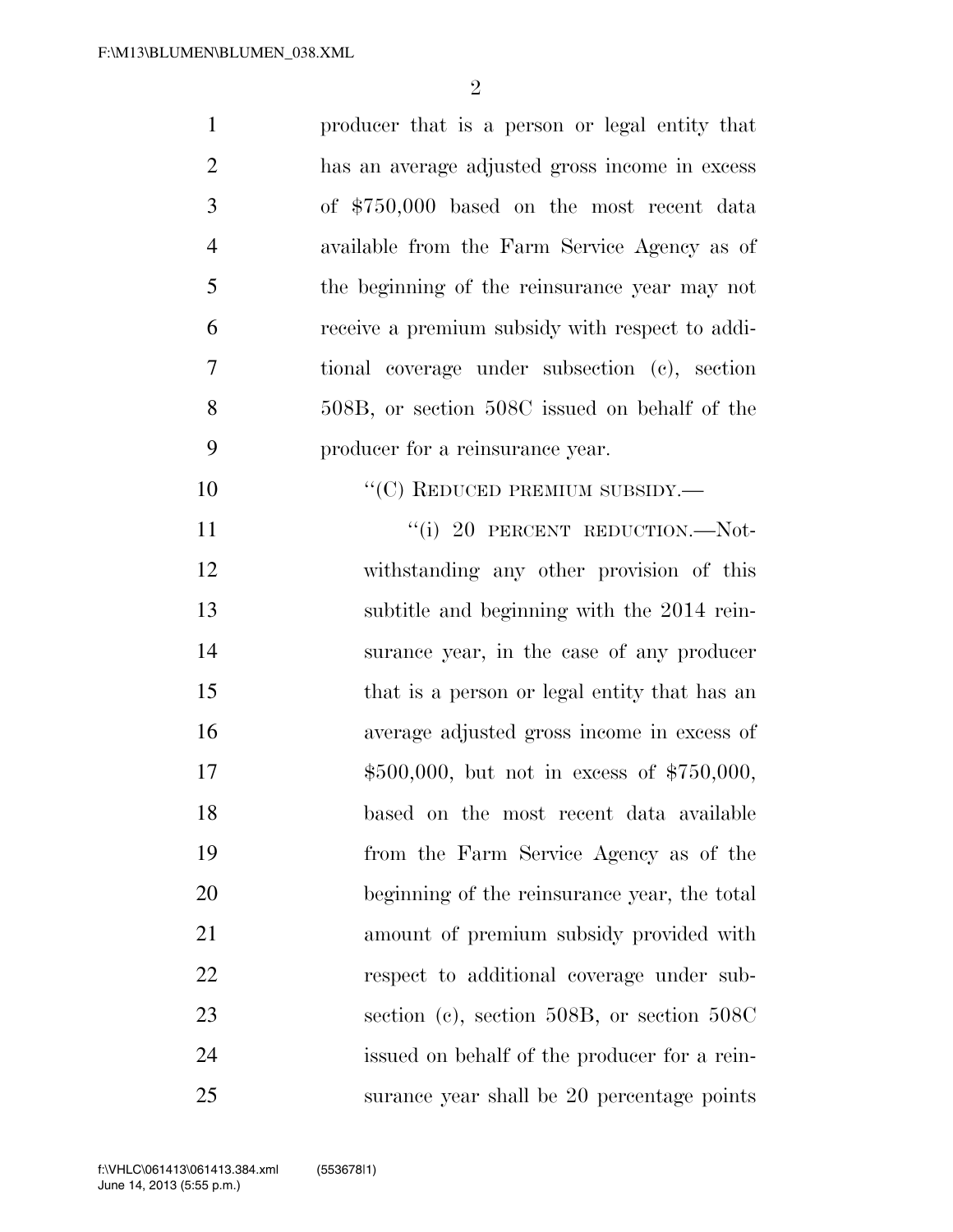less than the premium subsidy provided in accordance with this subsection that would otherwise be available for the applicable policy, plan of insurance, and coverage level selected by the producer.

6 "(ii) 10 PERCENT REDUCTION.—Not- withstanding any other provision of this subtitle and beginning with the 2014 rein- surance year, in the case of any producer 10 that is a person or legal entity that has an average adjusted gross income in excess of 12 \$250,000, but not in excess of \$500,000, based on the most recent data available from the Farm Service Agency as of the beginning of the reinsurance year, the total amount of premium subsidy provided with respect to additional coverage under sub-18 section (c), section 508B, or section 508C issued on behalf of the producer for a rein- surance year shall be 10 percentage points less than the premium subsidy provided in accordance with this subsection that would otherwise be available for the applicable